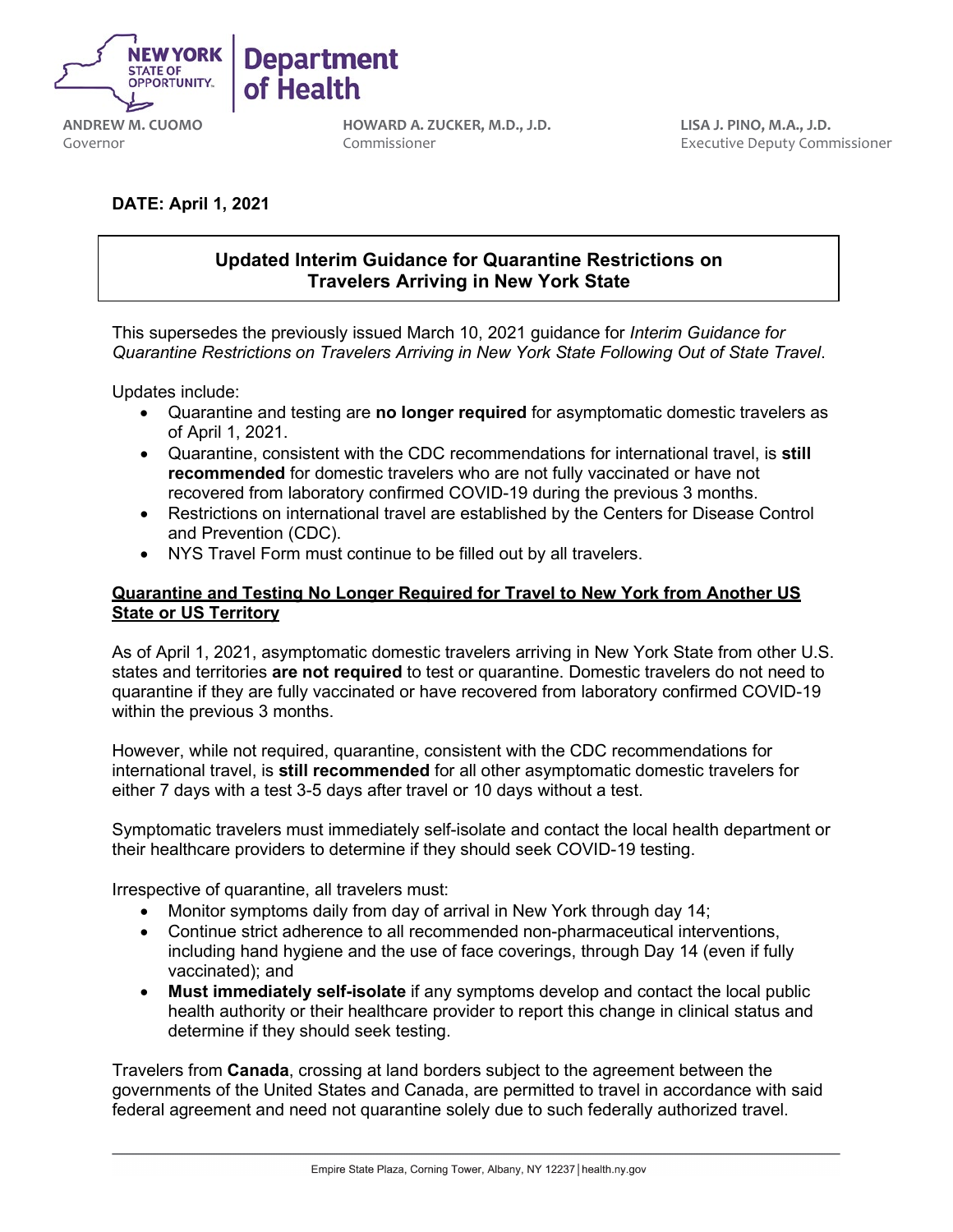## **Travel to New York From Other Countries**

Current [CDC guidance](https://www.cdc.gov/coronavirus/2019-ncov/travelers/testing-international-air-travelers.html) requires air passengers traveling to the U.S. from another country show either documentation of having recovered from COVID-19 within in the previous 3 months or a negative test result from no more than 3 days prior to day of travel to the airline before boarding the flight. This applies to both U.S. residents and visitors from other countries. (Documentation of vaccination status or antibody test results will not be accepted as proof of COVID status prior to boarding, per CDC guidance).

After arrival in the U.S., travelers must either quarantine for 7 days with a test 3-5 days after travel, or quarantine for the full 10 days without a test. This requirement applies to all international travelers whether they were tested before boarding, are recovered from a previous COVID-19 infection, or are fully vaccinated.

For more information on acceptable documentation visit ["Requirement for Proof](https://www.cdc.gov/coronavirus/2019-ncov/travelers/testing-international-air-travelers.html) of Negative COVID-19 Test or Recovery [from COVID-19 for All Air Passengers Arriving in the United States](https://www.cdc.gov/coronavirus/2019-ncov/travelers/testing-international-air-travelers.html) [| CDC."](https://www.cdc.gov/coronavirus/2019-ncov/travelers/testing-international-air-travelers.html) The CDC is providing limited exemptions for flight crews and other extraordinary circumstances.

Compliance with CDC guidance for international travel is required in New York State for all travelers arriving or passing through New York from other countries (e.g., connecting flights), including healthcare workers and essential workers.

#### **New York State Travel Form**

All individuals coming into New York from another U.S. state or territory, or any other country, whether or not such person is a New York resident, are required to complete the [NYS Traveler](https://forms.ny.gov/s3/Welcome-to-New-York-State-Traveler-Health-Form) [Form](https://forms.ny.gov/s3/Welcome-to-New-York-State-Traveler-Health-Form) upon entering New York unless coming from a contiguous state for routine work purposes or for less than 24 hours. Contiguous states to New York are Pennsylvania, New Jersey, Connecticut, Massachusetts, and Vermont.

#### **Quarantine Requirements**

International travelers to New York who are required to quarantine must comply with the following quarantine guidance. More information on safe quarantine is available [here.](https://coronavirus.health.ny.gov/system/files/documents/2020/03/quarantine_guidance_0.pdf)

- The individual must not be in public or otherwise leave the quarters that they have identified as suitable for their quarantine.
- The individual must be situated in separate quarters with a separate bathroom facility for each individual or family group. Access to a sink with soap, water, and paper towels is necessary. Cleaning supplies (e.g., household cleaning wipes, bleach) must be provided in any shared bathroom.
- The individual must have a way to self-quarantine from household members as soon as fever or other symptoms develop, in a separate room(s) with a separate door. Given that an exposed person might become ill while sleeping, the exposed person must sleep in a separate bedroom from household members.
- Food must be delivered to the person's quarters.
- Quarters must have a supply of face masks for individuals to put on if they become symptomatic.
- Garbage must be bagged and left outside for routine pick up. Special handling is not